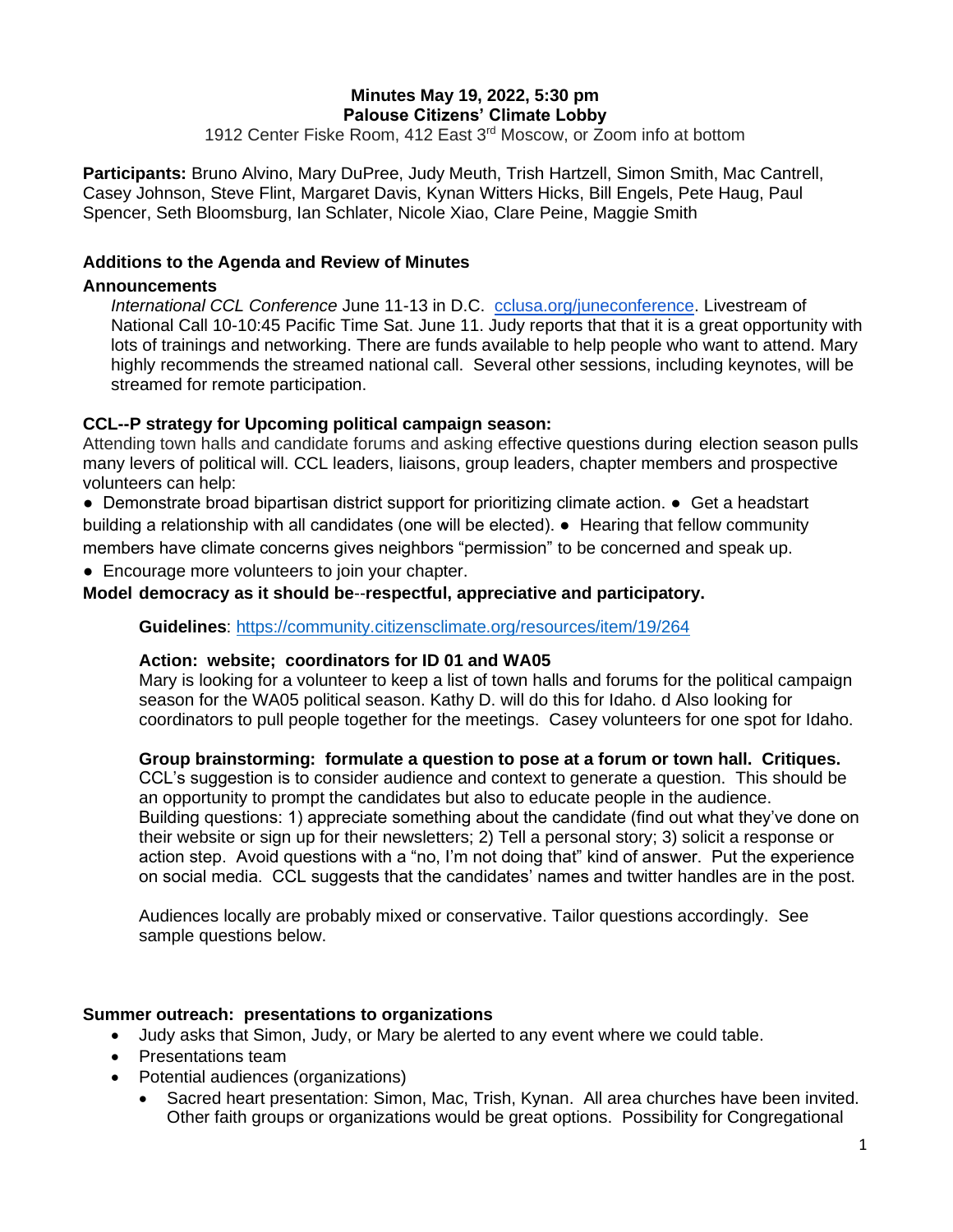Church in Pullman. Possibility for Humanists of the Palouse. Possibility with the scout groups. Other groups includes Interfaith Power and Light, and Navigators through the Unitarian Church. The Climate Justice League could use a presentation.

- Presentations team
- Gathering in Mac's backyard. June  $25<sup>th</sup>$  or  $26<sup>th</sup>$ .

## **Outreach to churches on the Palouse**

Interfaith Power and Light campaign – Mary reports that they are issuing a letter on climate change and climate action. They are forming in Idaho and are looking for signatories to the letter. Let Mary know if there's an Idaho church that may be interested in signing.

## **Updates on other Palouse CCL actions**

- **Video Shorts** Clare
- **Tabling** Simon: been rained out twice but high hopes for Saturday.
- Lentil Fest Judy: back on for this year august 19-20<sup>th</sup>. Possible participation at the parade?
- **Pullman Climate Change Survey** Kynan, Azdren, Simon, Marilyn. Kynan reports that the results have come together in a report. The results should be able to be published soon. Then it can be presented to the council hopefully sometime in July.
- **Moscow CAP** Mary: contact City Council members by July 18. Staff explained the CAP as economic benefit to city and tax payers. City published all of the comments. There was an organized voice from climate change deniers. Useful for Muscovites to email city council members in support of the CAP **before July 18**.
- **Bob Inglis** RepublicEN summer tour to meet with conservative groups Mac reports that Inglis will speak to the rotary club in Yakima, do a farm tour on the Palouse in either June or July. Possibility for him to speak at some seed coops. Looking for other venues where he could speak to conservatives.
- **Grasstops – Endorsements**, etc. Mac, Mary
- **Media**—Pete (print), Maggie (social media), Joe Pallen (website)
	- $\circ$  Publications Judy
	- o Website use<https://cclpalouse.org/> Mary
- **Member of Congress liaisons**: Mac, Judy

# **Continuing Individual Actions**

**-** Watch the monthly national meeting and call: 2nd Sat. of each month. Link on Community.

- Log actions on CCL's Action Tracker: https://community.citizensclimate.org/actions/home
- Send information for social media posts to Maggie Smith (margaret.d.smith@wsu.edu)
- **-** Sign up to write an LTE this year

**Next meeting Thursday, June 16, 5:30 to 7pm, probably hybrid in Pullman and by Zoom**

## **Zoom information for May meeting:**

Topic: PCCL Monthly Meeting Time: May 19, 2022 05:30 PM Pacific Time (US and Canada)

Join Zoom Meeting [https://us02web.zoom.us/j/87091991999?pwd=mKRNNM9ykvst\\_sho7oHHBj7KWu2FaG.1](https://us02web.zoom.us/j/87091991999?pwd=mKRNNM9ykvst_sho7oHHBj7KWu2FaG.1)

Meeting ID: 870 9199 1999 Passcode: 227748 Find your local number: <https://us02web.zoom.us/u/kdtqvGksyc>